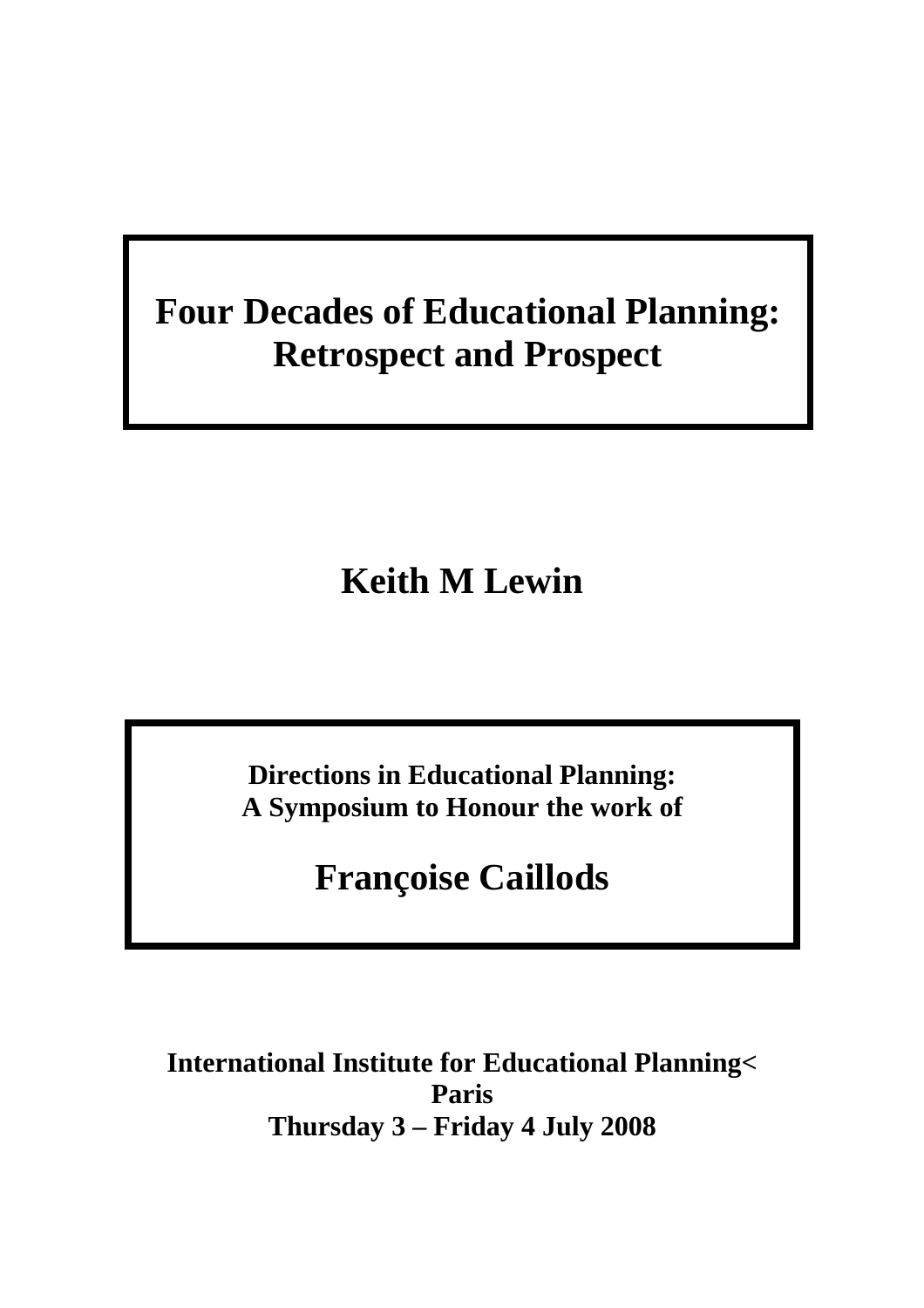# **Draft 1**

# **Four Decades of Educational Planning – Retrospect and Prospect**

# **Keith M Lewin**

# **This paper is written for Directions in Educational Planning: A Symposium to Honour the Work of Françoise Caillods. IIEP Thursday 3 – Friday 4 July 2008**

# **Introduction**

Francoise Caillods and I have been both observers and participants in many of the changes that have shaped educational planning over the last four decades. Francoise has written widely on many aspects of education and development including labour markets and productivity; costs and finance of EFA; investment in secondary schooling; privatisation; school mapping; teacher utilisation; and HIV/AIDS. Her contributions have been influential and widely disseminated since the 1970s. Countless students have passed through the IIEP training programme she has been associated with for so many years. And she has contributed lasting a body of work to the literature on educational planning that will stand the test of time.

This paper is written for the Symposium to honour Francoise's work. The first section reflects selectively on some of the changes that have shaped educational planning since the 1960s. The second section introduces two collaborations I have had with Francoise. These were built around programmes of research that would not have happened without her enthusiastic commitment, contributions and support. They raise issues that remain critical to education and development. The final section highlights some of the current trends and issues that are likely to influence educational planning in the next decade.

# **A Short and Partial History of Educational Planning**

Francoise joined IIEP in 1969. At this time in the UK educational planning in relation to developing countries was seen as a largely technocratic exercise of "getting the numbers right" and matching post colonial aspirations with the resources to bring about desired outcomes. British colonial educational planning in the 1950s and 1960s had been preoccupied with the implications of decolonisation that flowed from Prime Minister MacMillan's "winds of change" speech in Cape Town in 1961. This set the scene for the rapid deconstruction of empire. Educational planning at the time was mostly concerned with anticipating independence and meeting needs to replace expatriates though managed expansion of access to secondary and higher education for the minority destined for modern sector jobs and the civil service. After independence many countries embraced populist politics and embarked on rapid educational expansion, often with the ambition to universalise access to primary education. This was promoted by the UNESCO conferences of the early 1960s in Santiago, Addis Ababa, and Delhi. International efforts to promote UPE have a long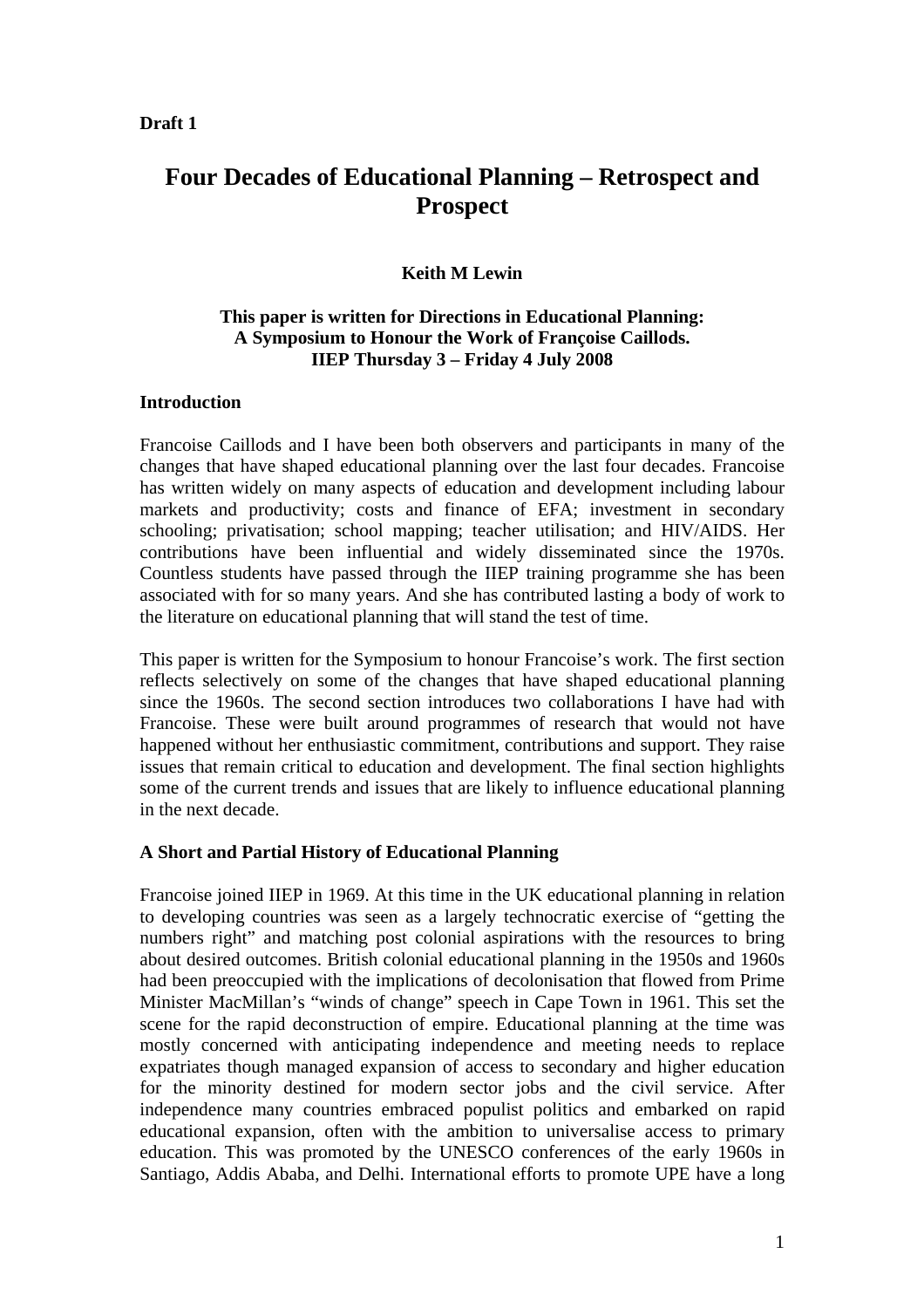history which continues to this day, sometime repeating itself. The Consortium for Research on Educational Access, Transitions and Equity is exploring how both the political economy of EFA and the dynamics of system change have interacted to generate sustained success with UPE in some countries, and cycles of progress and regress in others<sup>1</sup>.

Sometime in the 1960's development planning began to come of age. In the 1950's, at least in the Anglophone world, development orthodoxy held that a central problem of development was that there were shortages of capital that inhibited "take off" towards sustained growth (Rostow 1960). Ideas began to shift and place investment in human capital centre stage, not least because of the obvious sense in which injections of capital without the capability to translate it into higher levels of productivity created bottlenecks. Seminal work by Dennison, Becker, Harbison and Myers, Marshall, Vaizey, and others located the causes of economic growth partly in investment in education and training and the knowledge and skill they engendered. Indices of human resource development correlated with wealth and growth and it was argued that the relationships were causal. The development of one strand of the economics of education by Mark Blaug (1972) placed the accumulation of knowledge and skill at the heart of development, and investment in education was seen as what would now be called a key "driver of change". The "residual", i.e. that part of growth not explained by changes in land, labour and capital, really was tangible and represented a return on investment in knowledge and skill. Rates of return began to shape some educational planning.

Around this time educational planners, especially "manpower" planners, devoted much time to developing matrices of supply and demand for different categories of labour with different levels of education. "Schedules of correspondence" were invented to link the output of education systems to the kinds of jobs that were likely to become available. The "basic arithmetic of youth unemployment" began to inform perspectives on education and labour market links so that the supply of educated youth could run ahead - but not too far ahead - of demand in the modern sector labour markets of the "dual economies" of poor countries.

Some governments began to try to "pick winners" i.e. decide on sectors in which to be internationally competitive and then invest in the education and training necessary to create capacity in these sectors in the hope that this would be sufficient for success. Japan and the East Asian tigers seem to have been more successful at this than governments in other parts of the world. More generally planning was based on the idea that projections and predictions could be used to anticipate likely and desirable changes in educational demand and that incremental reforms should be adopted to balance educational outputs with future labour force needs.

A more rigid version of workforce planning, so called indicative planning, was adopted whole heartedly by centralised socialist states that saw the future clearly and which proceeded to allocate resources and direct people to education, training and into occupations that would make the utopian dream a reality. Thus China as late as the 1980s maintained a planning system that attempted to match and martial the educational histories and work opportunities of over 20 million students graduating

<sup>&</sup>lt;sup>1</sup> See www.create-rpc.org for work in progress on this subject.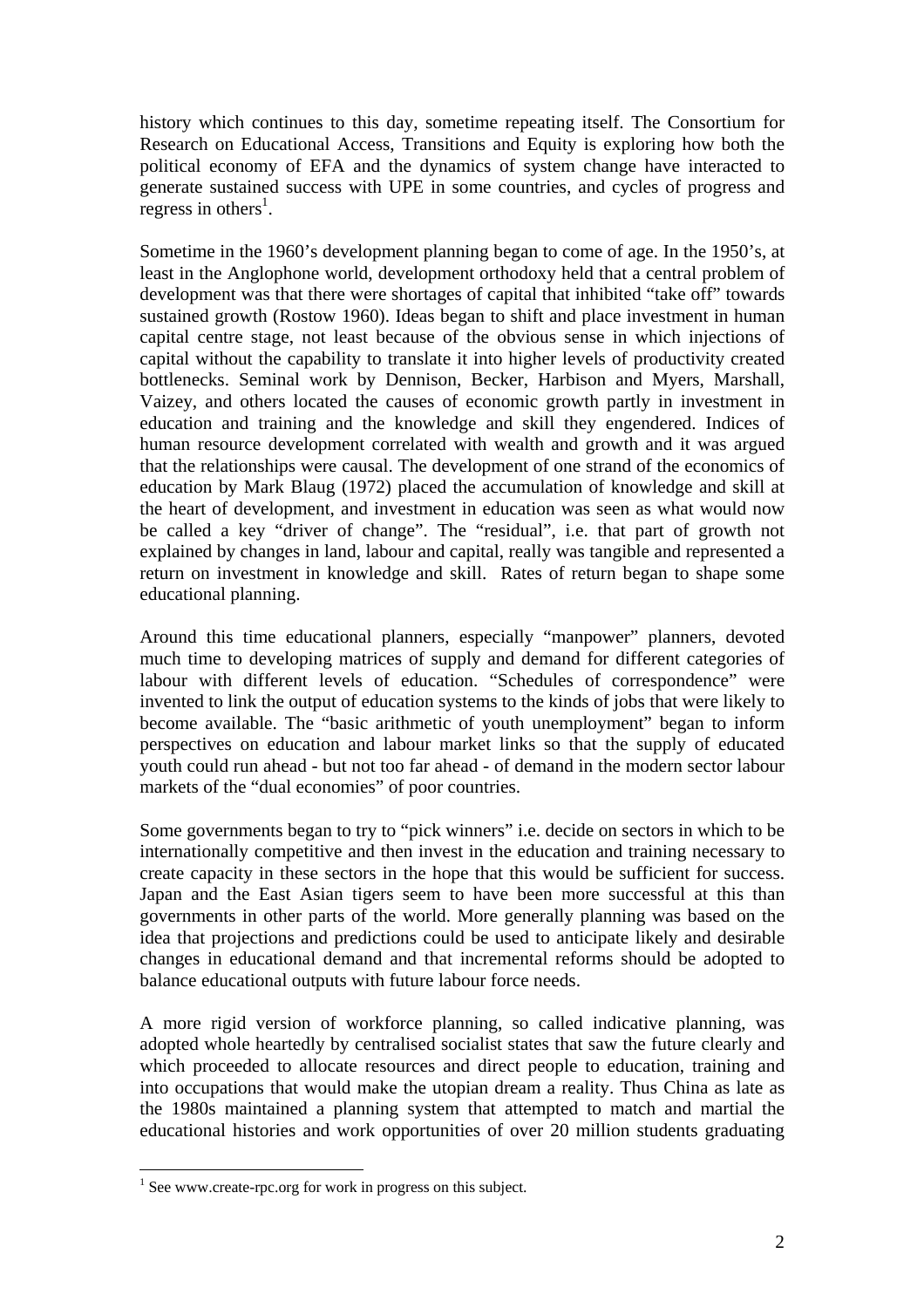from the school system each year with some degree of success. But it came at the price of mind boggling complexity and much inefficiency. As more orthodox internal labour markets began to develop, the benefits of freer movement of labour became apparent, and the "open door" introduced more competition in some sectors, the centralised indicative system became less and less workable.

History has been cruel to indicative planning which no longer finds many acolytes amongst new generations of planners. Inevitably some politicians still have a sneaking admiration for its certainties. Some East Asian states did benefit from centrally driven and autocratic planning during early periods of rapid growth. The key role that modernising elites played in this development is perhaps underestimated. It really does matter if elites are modernising, as well as if they are autocratic. The quality of advice they receive from educational planners probably does matter, at least some of the time.

A third kind of planning that developed alongside workforce planning and indicative planning is best described as social demand planning. In this the key principle is to provide enough capacity for all those qualified and willing to take advantage of education and training to have the opportunity to enrol. This approach was little used in development planning in the 1960s and 1970s. It was however used to plan higher education in the UK. The Robbins Report of 1963, which confirmed the large scale post-war expansion of the university system, explicitly referred to the principle of social demand as a basis for growth, albeit accompanied by an undercurrent of investment in knowledge and skill to underpin Prime Minister Wilson's "white heat of the technological revolution" that his labour government sought to promote in the 1960s.

Through the 1970s and 80s educational planning in most developing countries was grounded on the core set of propositions about the relationships between knowledge, skills, productivity, growth and economic development that are known as Human Capital Theory (HCT). This provided a powerful if often criticised framework for analysis and basis for rational choices between investment options. There was much debate around types of investment in human capital through education and training, and their impact on productivity, earnings, income distribution, and other externalities related to development (e.g. reduced fertility, improved child health and nutrition, better governance and less crime). The relationships were often different across countries and in different sectors. Labour markets in some developing countries sometimes seem so far from satisfying the assumptions on which HCT was based that some argued it had limited utility. But HCT remained the dominant set of assumptions underlying planning in most developing economies.

Increasingly the assumptions of HCT had company. Through the 1970s and into the early 1980s development thinking began to broaden to include "redistribution with growth" and make distribution and equity part of the definition of development as well as a desirable outcome (Chenery et al 1974, Seers, 1977). The related development of the "Basic Needs" approaches reinforced a sense that Rights and entitlements were becoming an essential part of any sustainable vision of development. Educational planners would have to recognise this and extend their concerns beyond balancing supply and demand to engage with broader development agendas. The economic recession of the 1980s, and the structural adjustment that it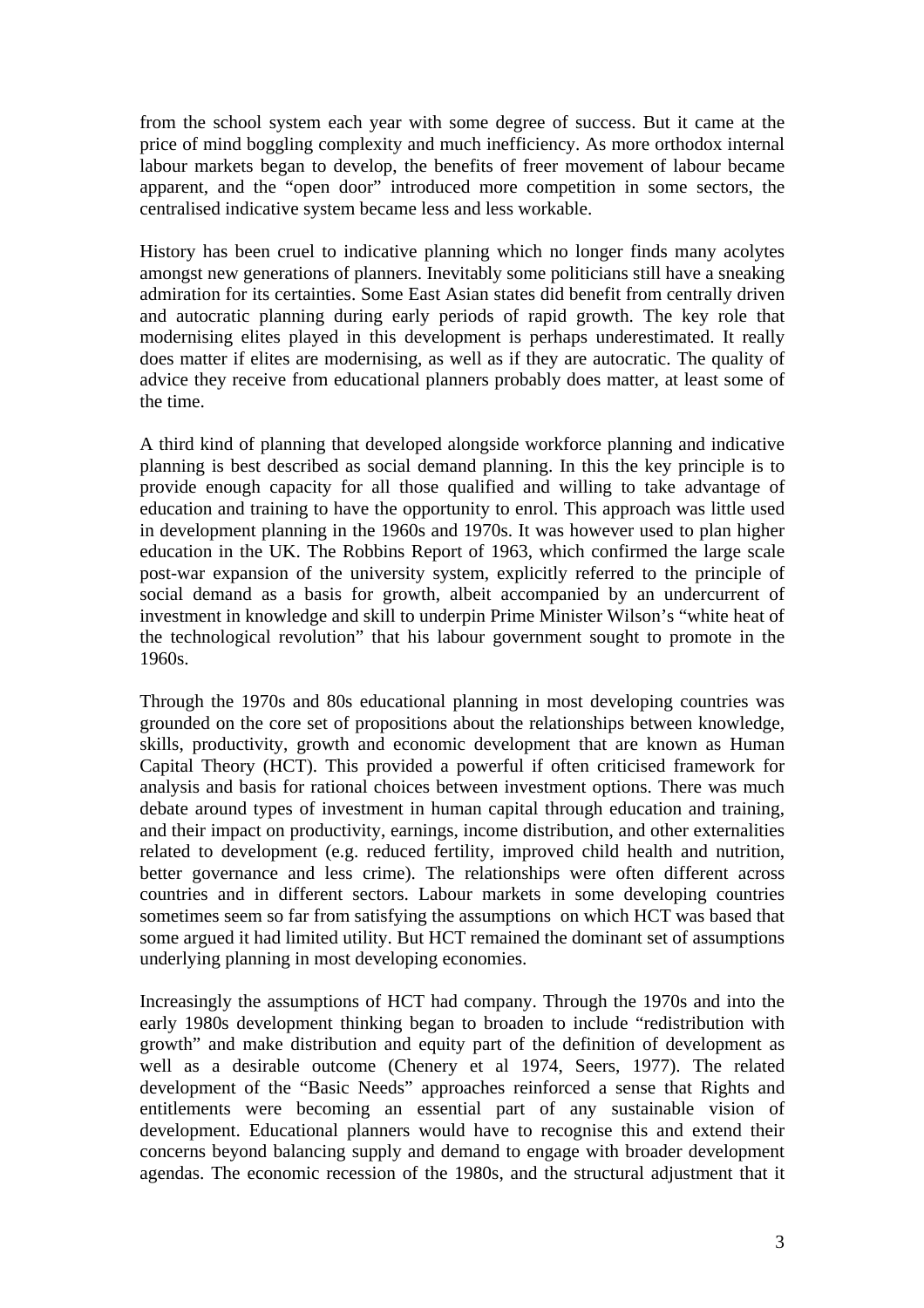precipitated in many poor countries, hastened the process of challenging planners to devise adjustment "with a human face" (Cornia et al 1988), make a reality of "safety nets" for the poorest, and conceive of Human Development approaches that reached beyond economic well being. Capabilities approaches (Sen 1999) extend the range further to include freedoms and rights, including the right to access to education enshrined in the UN Charter.

But HCT, and its sister, rates of return (ROR) analysis, remained influential. In the late ROR 1980s was widely used to justify a new emphasis on investment in primary schooling in poor countries. Arguably social rates of return to investment in primary were higher than at other levels in poor countries (Psacharopolous et al 1985) though much of the analysis that suggested this was later criticised as based on partial and incomplete data with fragile assdumptions. Moreover the developmental externalities of primary schooling were thought to be substantial (greater agricultural productivity, lower infant mortality and morbidity etc). It was also believed by some that economic growth (and just possibly improved income distribution, political stability and better governance) would follow from raising the average educational level of the poor through universalising access to primary schooling.

The Jomtien World Conference on Education for All (1990) did confirm a shift of emphasis, at least amongst development partners, away from support for higher level skill development (technical and vocational education, secondary education in science and technology, higher education investment) towards the prioritisation of basic education as a vector for development that could be externally supported. Though this shift took some time to materialise, and was not met with enthusiasm by at least some governments of poor countries, it gathered momentum through the decade. HCT, ROR, and rights and needs based approaches to development and planning came together to push in what appeared to be the same direction as far as educational investment was concerned.

The events that led to Jomtien were also underpinned by a kind of "Washington consensus" (perhaps more a consensus in Washington than elsewhere, and more amongst some development agencies than national governments) that not only could development be accelerated through investments in human capital, but also that the best way forward lay in greater liberalisation of approaches to the delivery of public services and more emphasis on markets whether in education or other sectors. Thatcherism in the UK exported neo-liberalism and the language of competition, subcontracting, privatisation, target setting, and performativity as applied to public services. This presented planners with new challenges around how and in what ways markets could be managed, how services could be marketised, and how nongovernment providers could be regulated and facilitated. For some this was contradictory since neo-liberalism implied less rather than more planning in favour of the invisible hands of well behaved markets assuming they existed. One consequence of this may have been for planners and planning to cross more frequently the thresholds from technocratic analysis towards the politics of change and reform, and become actors in policy dialogue with ideology, as well as providers of analysis to inform debate. Planning began to become more politicised as it was linked in to international as well as national concerns (Haddad and Demsky 1995).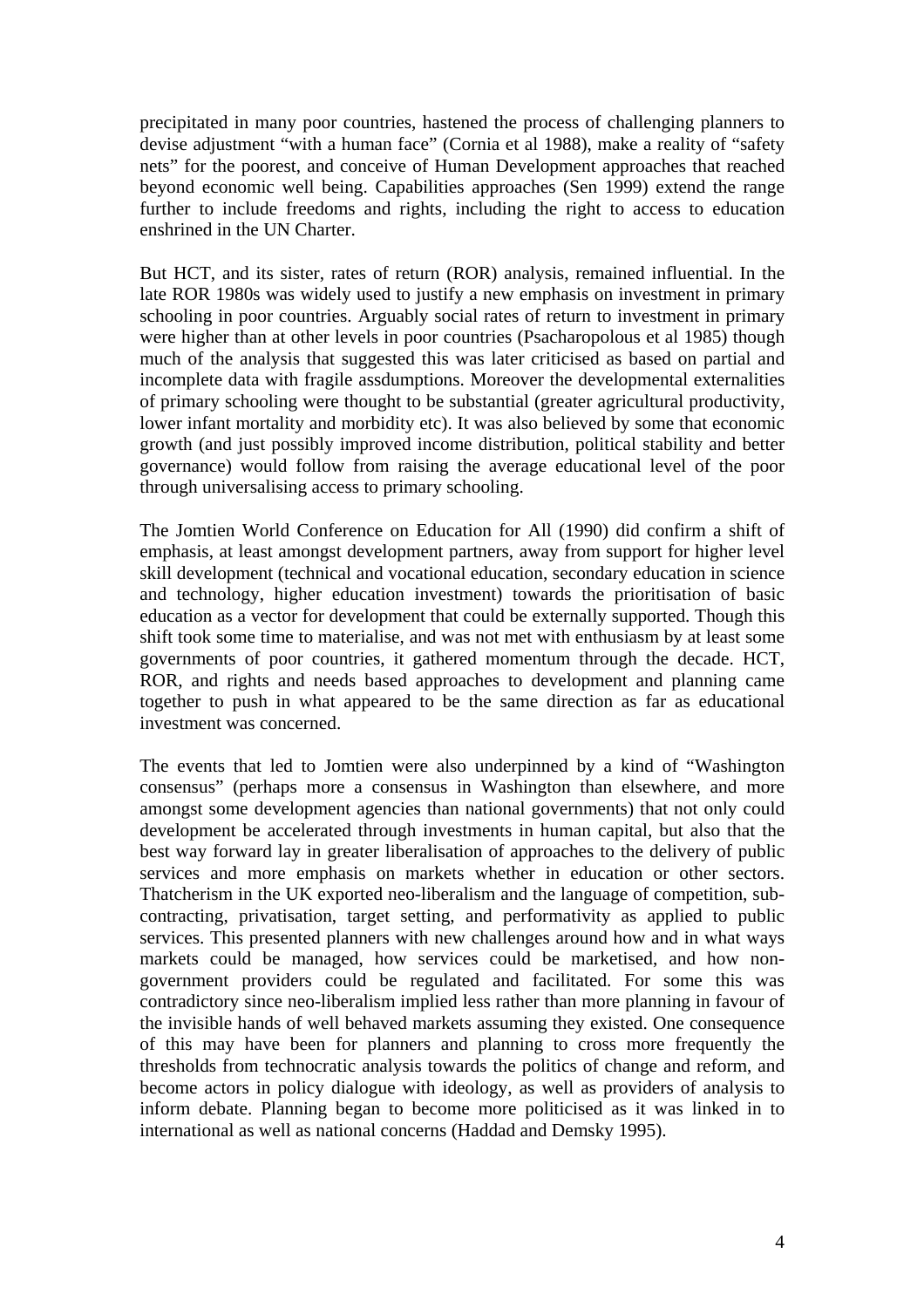By the time of the Dakar World Education Forum in 2000 and the commitment to the Dakar Goals for Education for All a set of priorities and processes had emerged that now shape much planning in poor countries. At Dakar rights based approaches to universalising basic education were given more prominence in the debates than were HCT, ROR and neo-liberalism. It was recognised that equitable access to reasonable quality education remains unavailable to large proportions of the population of many poor countries. This was judged unacceptable, and the obligations of both governments and development partners to deliver on commitments were stressed. The assumptions of social demand planning were prominent, at least for UPE and EFA agendas.

At Dakar the pledge was also made no country seriously committed to Education for All would be thwarted by a lack of resources. The existence of a credible plan was advanced as one indicator of commitment, and a prerequisite for external funding. Who was to judge credibility, on what criteria, was not spelt out. Different agencies had different priorities and this was seen, at least by some, as "a handicap for the effective dialogue needed at country level" though it was not entirely clear why.

The Millennium Development Goals (MDGs) promulgated later in 2000 reinforced a restricted agenda for educational development – essentially UPE (later universal basic education) and (quantitative) gender equity – that seem only fit for a limited set of developmental purposes. Planning for economic growth, a necessary condition for sustained delivery of rights to education, increased wellbeing, and reduced dependence, were visible but not prominent as the new Millennium dawned. New growth theory began to offer some alternative insights into "drivers of change" and wealth generation. Accelerating aspects of globalisation began to redraw maps of comparative advantage and viable development strategies, not least because of the geo-political realignments that followed the collapse of the USSR, rapid growth in East Asia and the emergence of the Brazil, Russia, India, China, and South Africa (BRICS), the consequences of the Gulf wars and 9/11, and new concerns for global warming. Economic growth never disappeared from development thinking but for a period it seemed to recede into the background of educational planners concerns.

# **Two Continuing Challenges for Planners – Financing Expanded Secondary Schooling and Knowledge, Skills, Science Education and Development.**

Against this backdrop of the evolution of educational planning Francoise and I have collaborated on two major books (Lewin and Caillods 2001, and Caillods, Gottelman-Duret, Lewin 1997). Both highlight educational planning and development issues that remain current and invite much more work. A digression is now in order on this special occasion.

After the Jomtien conference it was clear that, though UPE and, more generally, EFA was indeed a priority in those countries farthest from its realisation, development required a balanced pattern of educational investment across educational levels. The increasing emphasis on planning shaped by rights to basic education risked several outcomes. Most obviously rapid growth in access and participation to primary schooling would generate demand for post primary schooling, (and for many new primary teachers who would need to have completed secondary schooling). Without balanced growth in access to secondary transition rates would fall and universal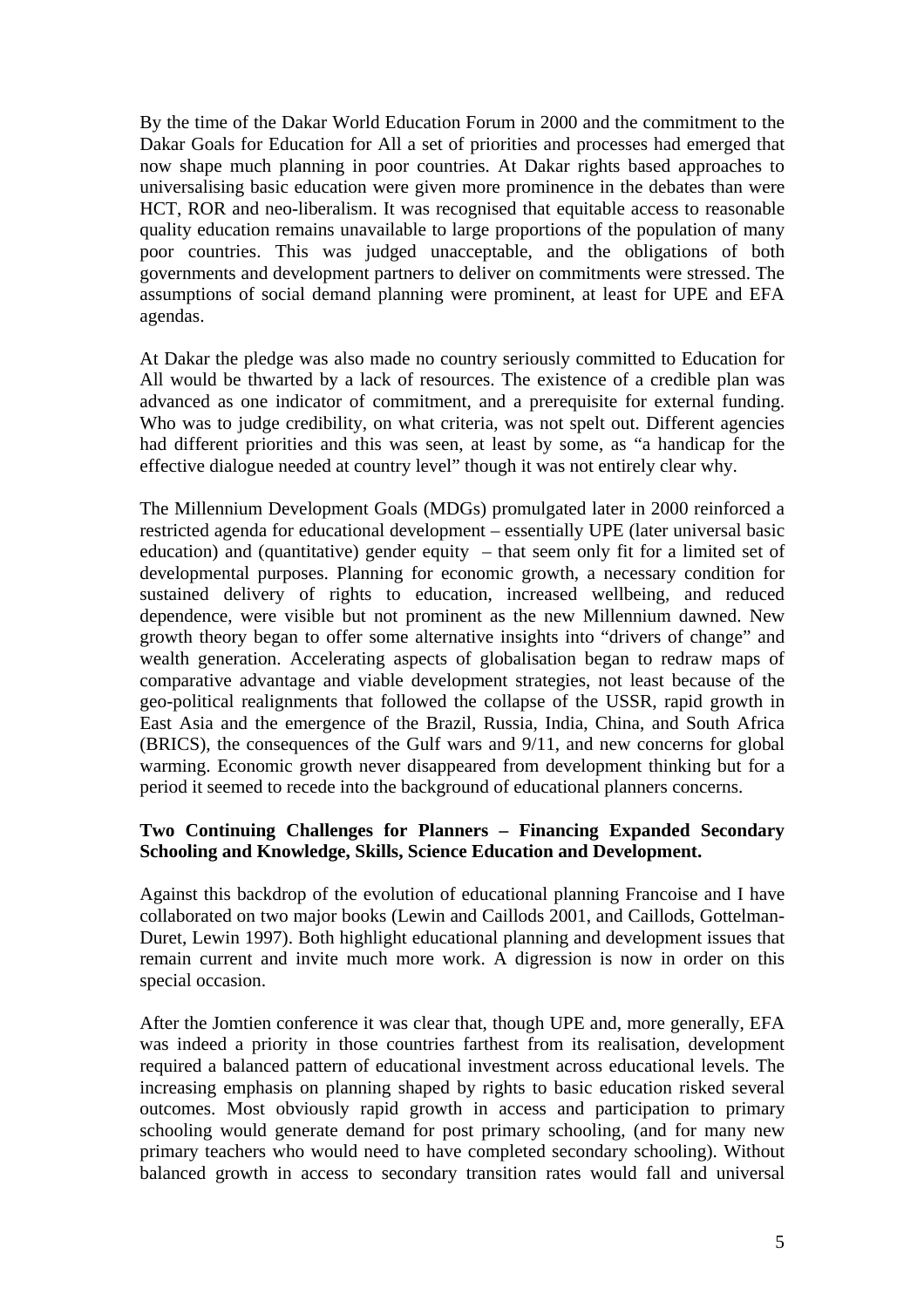primary completion rates would fail to materialise. But secondary schooling in poor countries was widely expensive both in terms of public costs and to households, unsuited in curriculum and pedagogy to meet the needs of new students drawn from a much wider range of social and economic backgrounds with different capabilities and needs, and not prioritised (indeed barely recognised) in EFA policy dialogue with development partners.

Something else was missing. Though the rights based case to deliver on the right to education for all was unassailable as a principle, in practice it assumed that sufficient resources would be available (indefinitely), that growing aid dependence was not a serious concern, and that growth linked to increased knowledge and skill would occur. But in countries where less than 10% of the labour force had completed secondary schooling successfully it was never clear where such growth would come from, what aspects of national educational investment strategy would support increased value added in knowledge intensive sectors of the economy, and what the opportunity costs would be of privileging the completion of the last child of primary schooling over investment at higher levels. Economic growth would not depend on the enrolments of the most marginalized and most excluded children in primary education. Poverty reduction linked to growth as well as redistribution seemed to require more equitable access and participation to post primary educational opportunities and specifically to secondary schooling. Who goes to secondary schooling was becoming the key determinant of life futures and there was at least some indirect evidence (the growth of private primary schooling, achievement outcomes strongly skewed by household income) that social polarisation might increase rather than reduce with expanded access to primary schooling whose quality was compromised by rapid growth.

Francoise and I shared the view that a two-pronged approach was needed that did indeed prioritise access to primary education in countries where large numbers were excluded, but which also recognised that post-primary provision would have to grow, and do so at affordable costs. Extensive experience with attempts to massify technical and vocational education at post-primary level in poor countries had generally led to disappointing results. Costs were often very high, effective demand for places was weak, and labour market signals of employability less than convincing. Ways had to be found of making secondary schooling more accessible, more affordable, more relevant and knowledge and skill based, and more attractive. It remained the case the secondary school graduates were invariably more likely to enjoy greater rewards in labour markets (even if their relative advantage fell over time), that various externalities were developmentally beneficial (better health status, lower fertility, lower HIV infection rates), and that international competitiveness to attract FDI and add value in manufacturing and service sector employment almost certainly depended on more rather than less secondary school graduates.

This work analysed the magnitude of growth needed in different countries to reach threshold levels of participation in secondary schooling, and identified the likely costs with and without reforms. Case studies of Anglophone and Francophone countries provided insight into the dynamics of expansion in different contexts and helped answer the question why secondary schooling is so expensive in many poor countries that it cannot be universalised. A raft of policy options were identified that offer the prospect of more affordable access that recognises the demographic challenges and structural constraints. Many questions remain for further research including: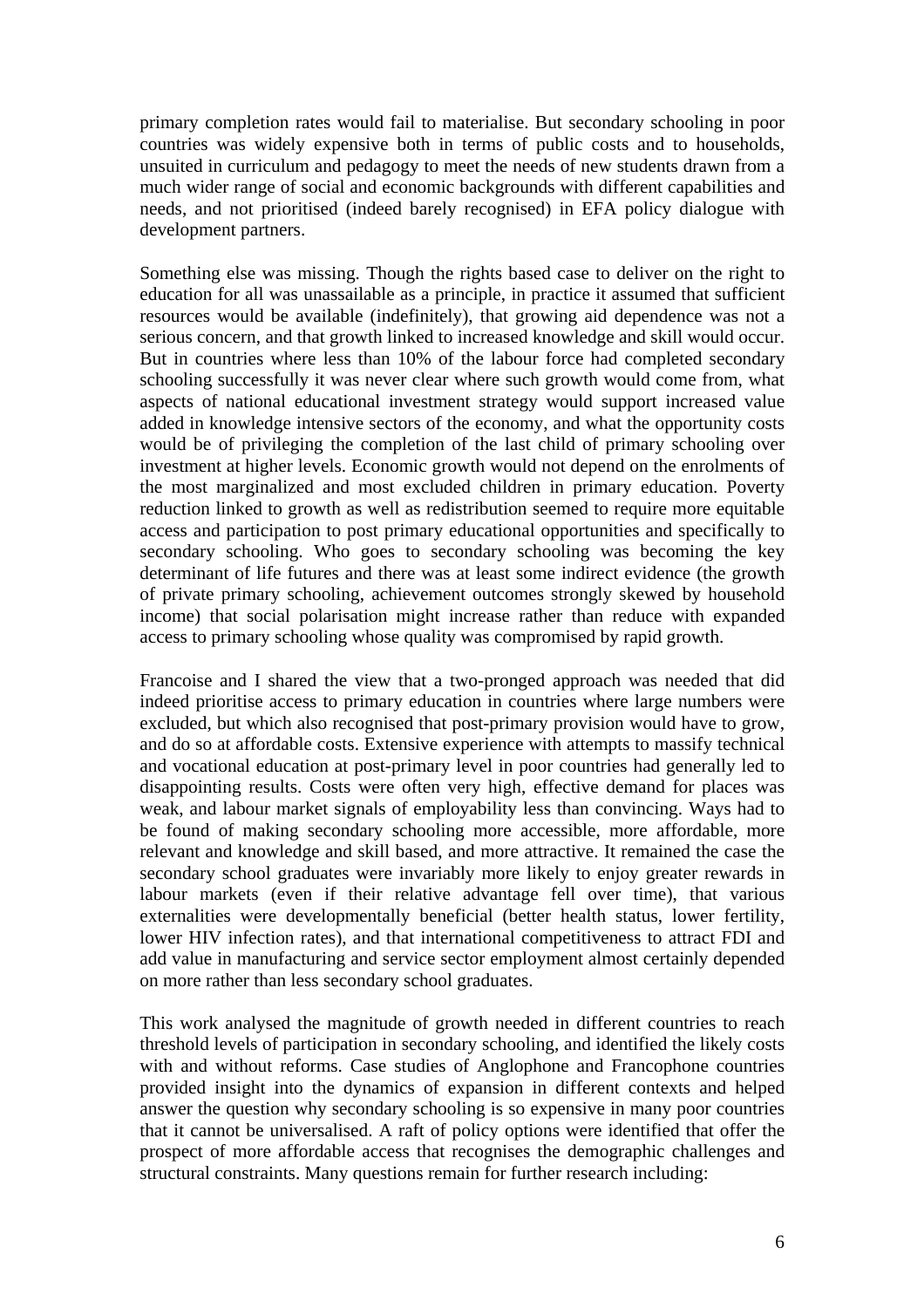- What can be learnt from EFA and UPE for the expansion of secondary schooling and will the same mistakes be repeated?
- To what extent has expanded secondary schooling improved equity and contributed to poverty reduction in poor households?
- Why has some expanded secondary schooling been ineffective in supporting students to reach levels of achievement reflected in national norms?
- Since who goes to which secondary school is becoming one of the most important determinant of life futures in many poor countries how can access be provided more equitably?
- Why do those who attend secondary schooling have a lower risk of contracting HIV?

The research was undertaken as a multi-country study and published in 2001 as *"Financing Secondary Education in Developing Countries; Strategies for Sustainable*  Growth" by IIEP<sup>2</sup>. The Dakar Strategy Session on "After Primary Education What? showcased the research and raised the profile of the issues it analysed. Along with a series of journal articles, newsletter items and conference presentations this work succeeded in raising the profile of the case to rebalance the development agenda set by EFA and the Millennium Development Goals. The World Bank initiated the Secondary Education in Africa (SEIA) in 2002 along with ADEA. Uganda, Tanzania, Kenya and Rwanda have all announced ambitious plans to expand and universalise secondary schooling and have drawn on ideas from the research. Most recently the ADEA biennial in Maputo in 2008 chose post primary schooling as its central theme and considered a sequel to earlier analysis (Lewin 2008). Most development partners now recognise the need to rebalance external assistance to include secondary and other post primary investment, and to link investment to growth as well as the delivery of rights.

The second collaboration is a result of a shared passion to highlight the role of science and technology in development. By the late 1980s it was time to revisit the issues. The 1960s and 70s had seen a lot of activity to promote new science curricula first in OECD countries post Sputnick, and then in newly independent ex-colonies. UNESCO supported the development of curriculum development centres throughout the developing world and most if not all prioritised science and technology as an area of investment. There was considerable energy and momentum behind introducing new ways of teaching science and technology using more guided discovery, simple but intellectually challenging practical work, and content related to context and likely life futures. Investments in TVET had proved disappointing at secondary school level an often unattractive to the more capable.

At the same time the role of science and technology in development was manifest. Especially in East Asia a strong base of knowledge and skill in science and technology were at the core of the growth on new industries and new products with high knowledge content and value added. Economies that built on the ability of science and technology to improve productivity, innovate process and products, and

 $\overline{a}$ 

<sup>2</sup> Lewin K M, Caillods F 2001 **Financing Secondary Education in Developing Countries; Strategies for Sustainable Growth**. International Institute for Educational Planning, Paris. 370pp ISBN 92-803- 1139-9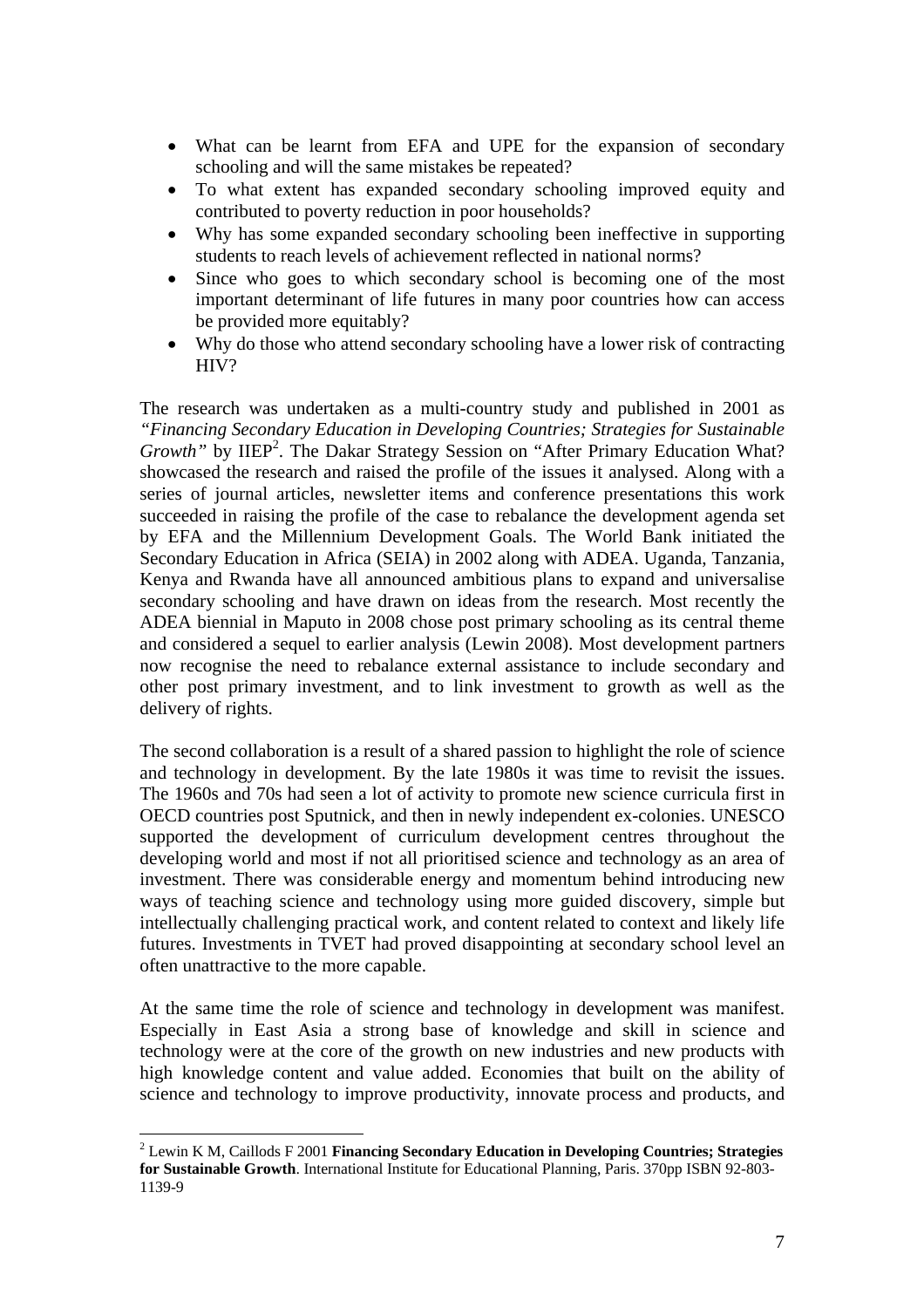systematically accumulate capability seemed to fare better than those that did not, at least in cases where growth was driven by manufactured exports and capturing more value from natural resources.

However, TIMSS and other studies had begun to show how large were the gaps in science achievement between rich and poor countries. Access to post primary science education remained the preserve of small elites in poor countries. Primary science was becoming more common in the curriculum but difficult to roll out effectively across poorly resources school systems. Complaints backed by analyses continued to highlight poor quality, and recall and memory dominated learning and teaching, despite years of curriculum development. High cost laboratory based methods of teaching at secondary level persisted despite little evidence that they provided value for money or convincing achievement gains consonant with costs.

It was time to develop a strand of work to revitalise the policy and planning debates around investment in science education and to revisit and build on earlier work in UNESCO that had lost momentum. The result was a series of studies across more than twelve countries coordinated from IIEP. A special in depth case study developed a programme of research in Malaysia, a country that had invested heavily in transforming the quality of its science education (Lewin and Maimunah,1993).

The research provided a status report on science education in different countries, identified key issues including policy and practice on specialisation, recruitment and option choices, curriculum reform, the role of practical activity, assessment, language issues, and teacher training, analysed costs in relation to strategy on tracking and specialisation, laboratory provision, training and equipment, develop an inventory of planning data and methods, and mapped out policy relevant conclusions to inform national planning.

The research broke new ground in providing a comprehensive overview of the issues and the evidence that could inform policy dialogue. It provided insights and raised questions for further research including:

- How can a better match be achieved between the outputs of schools systems of qualified science graduates at different levels and the labour market?
- To what extent can technologising science education (i.e. including technological thinking skills in science education) be a more cost effective option than specialised TVET at secondary level?
- Why is science education expensive and does it have to be?
- Is laboratory based secondary science value for money?
- Why is it so difficult to move science education away from recall based didactic teaching?
- How best can assessment and examinations be used to lever curriculum change?

The outputs of the research were published in 1997 by Pergamon and IIEP as *Science*  Education and Development; Planning and Policy Issues at Secondary Level<sup>3</sup>.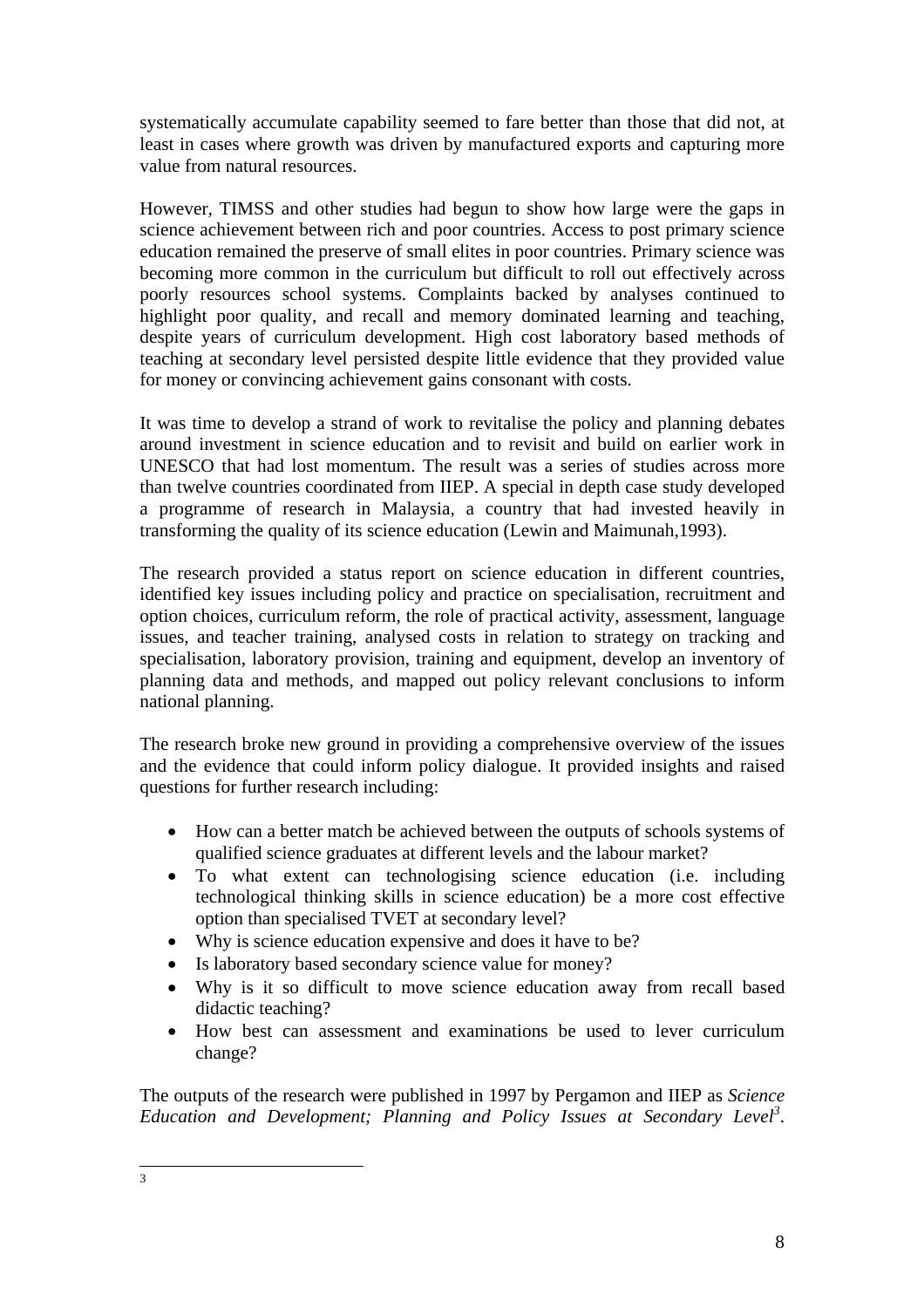Various workshops and seminars were organised in the mid 1990s including a regional event in South Africa. The findings were disseminated through IIEP events and to trainiees on the annual training programmes. Extensions of the work were used by the WBI in international workshops in 2000 (Lewin 2000).

# **Whither Educational Planning?**

Planners seek to foresee the future so here are some glimpses into a crystal ball. Several factors will influence educational planning over the next decades which include the following.

First, globalisation in its many forms has become a pervasive reality. It has many ramifications for national education systems from the need to respond to internationalised qualifications systems and labour markets to the increased visibility of rights based advocacy groups calling for greater monitoring and transparency and access to data. Global agendas from Jomtien to Dakar and the Millennium Development Goals have been promoted by powerful multi-lateral agencies, development partners, (I)NGOS and CSOs. A common language has developed around EFA. National planning systems with limited capacity have been heavily skewed towards EFA Goals and MDG related activities. Sub-sectors not within EFA have been neglected and data collection systems have been allowed to degrade in non-EFA areas (e.g. on secondary schooling, private schools, higher and further education, NFE). New balances need to be struck that reflect the demands and pressures that globalisation generates.

Second, external assistance programmes are becoming more homogeneous. This is partly the result of the development of sector approaches coordinating the resources of several development partners. Various benchmarks and indicative frameworks now exist that generate convergent forms of planning, at least at national level e.g., the requirements for PRSPs and for "credible plans" as a precondition for external financing and for the Fast Track Initiative (Caillods and Hallak 2005), and the development of Sector Wide programme support modalities (Buchert 2000). Conditions placed on external assistance often require verifiable indicators of performance to release funds. The targets and indicators chosen are usually derived from EFA Goals and the MDGs. More often than not they tend to be normative (based on best practice, selective comparisons with "successful countries", and convenient rules of thumb). They are also formative in that they compress complex system realities into aggregate and homogenising policy and practice (e.g. conditionalities on the proportion of the education budget allocated to primary, suggested proportions of private provision, average pupil teacher ratios). "Cookie cutters" do exist and often reflect procedural requirements that have little sensitivity to context. More differentiated approaches to planning are surely needed.

Third, it needs to be remembered the MDGs and EFA Goals are *lists* rather than *recipes*. Achieving all the EFA Goals and education related MDGs may indeed be desirable. However achieving all the Goals is no guarantee that development will take place in an efficient and sustainable way. Nor was it the basis for a strategy followed

 <sup>1997</sup> Caillods F, Gottelmann-Duret, Lewin K M **Science Education and Development; Planning and Policy Issues at Secondary Level**. Pergamon/International Institute of Educational Planning, Paris. 242pp ISBN 92-803-1160-3 (Limp-bound) ISBN 0-08-0427898 (Hard-back)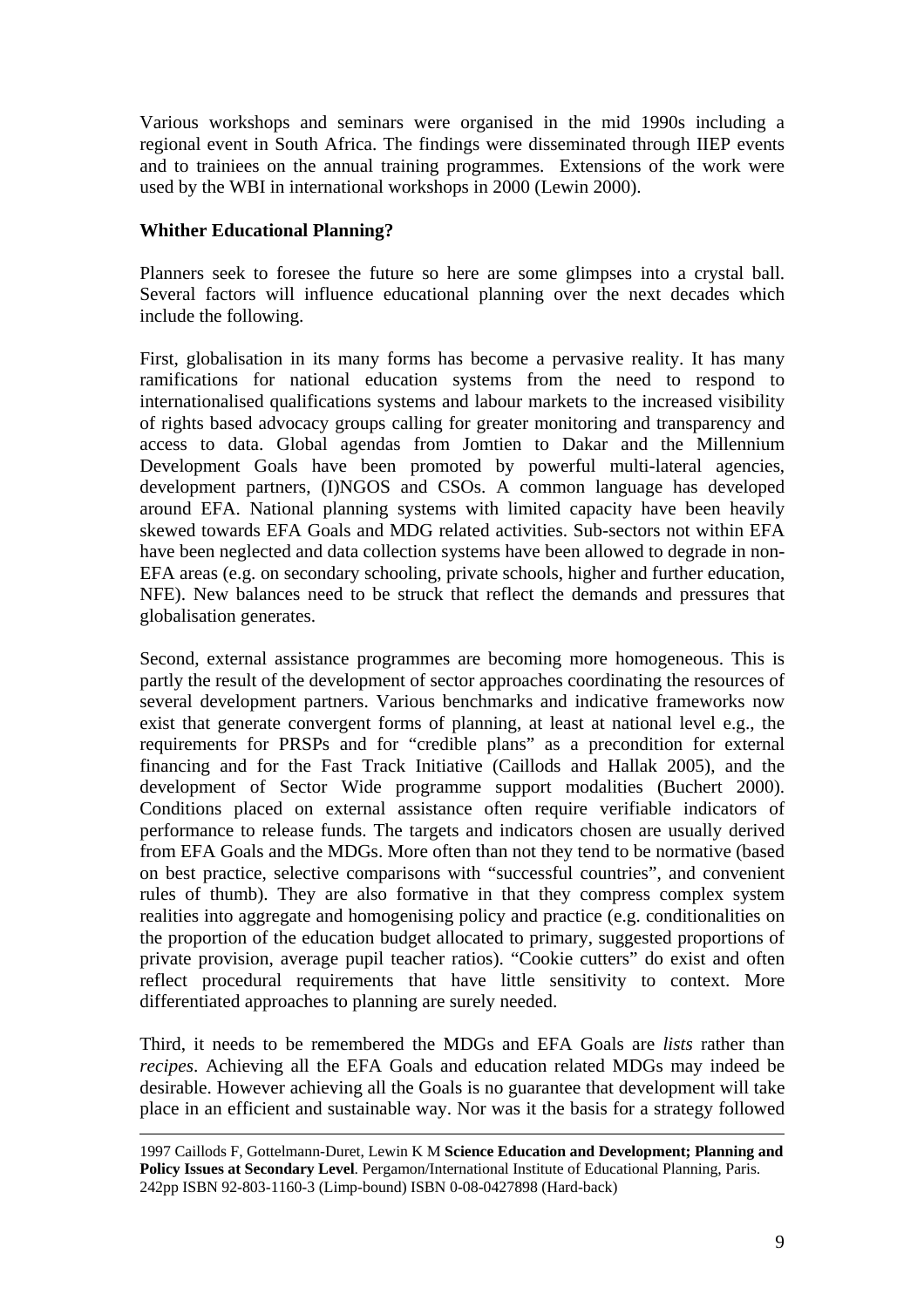by any OECD country or for that matter the Asian tiger economies. Collectively the MDGs do not provide a recipe for growth on which the sustained delivery of rights almost certainly depends. The coverage of the Goals is partial and the Goals chosen might well have looked different if the lists had been generated in 2008. The specification of the Goals is blind to interaction, interdependence and sequencing, and offers no guidance on the prioritisation that all real world governments have to confront. Critically the Goals are not distributional in character – a major omission if equity is a central concern, poverty is partly the product of wealth and its distribution, and educational access is strongly associated with household income. The challenge for planners is to step outside the straight jacket of EFA and the MDGs, revisit their form and substance with the benefit of some hindsight, and engage in a more balanced way with national development strategies that must balance needs for growth with the delivery of rights.

Fourth, EFA and the MDGs have encouraged the growth of aspirational planning (Lewin 2007). As Figure 1 illustrates, aspirational planning sets desired goals in the future (e.g. Net Enrolment Rate (NER) = 100%, gender parity, 100% primary completion etc.). Projection models are then used to draw back a pathway to the present which indicates what needs to be achieved each year to stay on track. The pathway is often linear, though the real world rarely is. It defines year by year milestones against which progress can be measured and, in many cases, these are used to shape tranche release conditions for funding.



#### **Figure 1 Gradients of Goal Achievement**

What often happens in practice is that financial constraints (time slippage related to agreeing plans, signing off agreements, disbursing tranches of funding etc) and non financial constraints (lead times on construction, teacher training, agreement to appoint and post new teachers, softening of demand to enroll etc.) lead to under achievement below the on-track line. The gradient of what needs to be achieved then steepens progressively to the point where the planning and implementation system

Source: Lewin 2007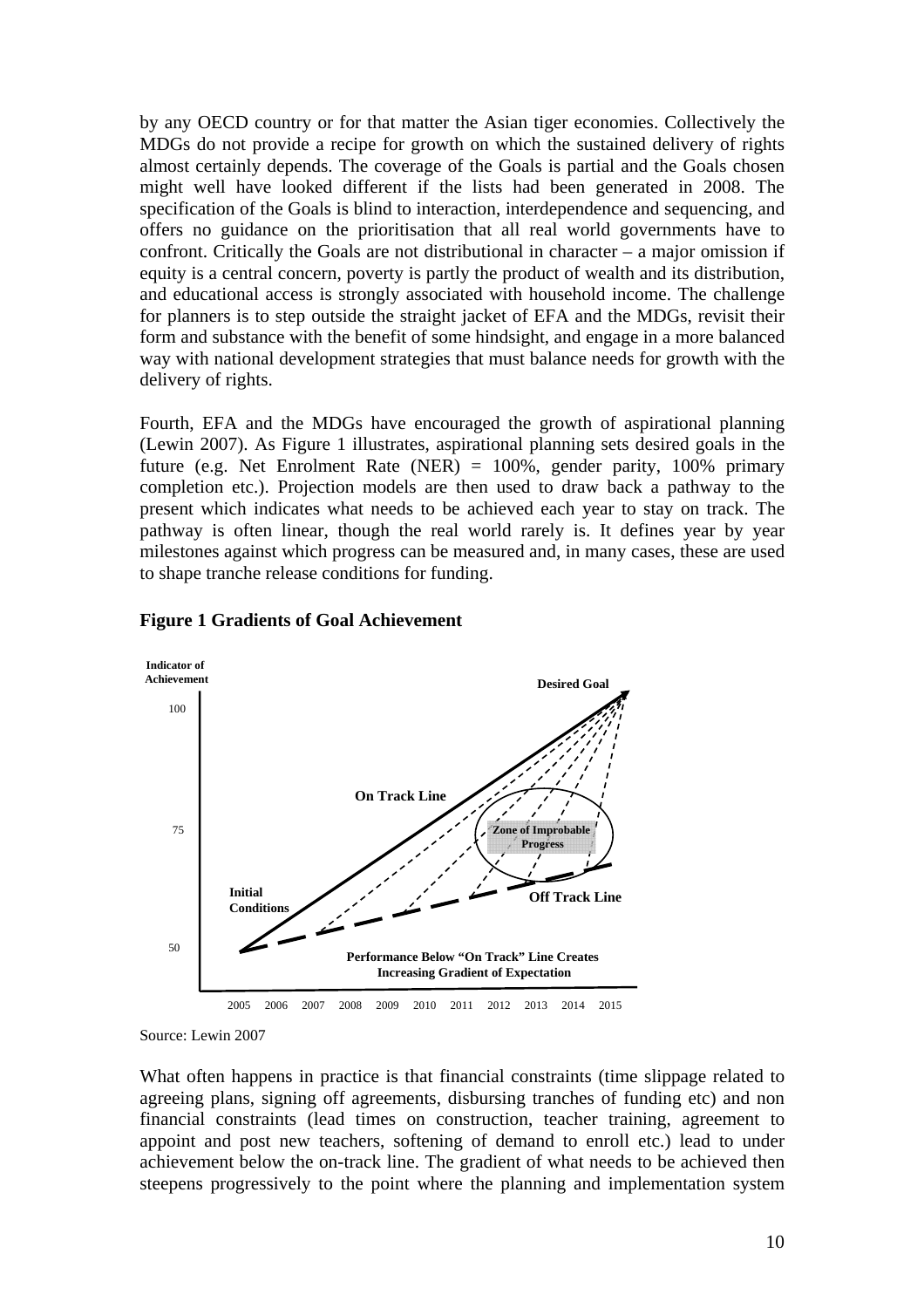enters a Zone of Improbable Progress (ZIP). Either the targets and related goals fall into disrepute because they are unachievable and there is no confidence in the modalities of making more and more rapid progress, or the targets and goals are redefined and time shifted forward sometimes with indecent haste, as happened with the gender parity goals for 2005.

Target generating planning may be an alternative (Lewin 2007). This can be based on estimates of the highest sustainable rate of expansion that does not degrade quality to unacceptable levels. It offers a better basis for operational plans and mobilizing assets efficiently and effectively at a pace which is feasible. It allows different time scales for different starting points and contexts. It depends on forward projections that draw attention to critical limitations of capacity, infrastructure and finance, and identifies commitments and liabilities generated by present actions.

Fifth, information technology and cheap, local, portable and powerful computers continue to transform the technologies of planning and data capture and analysis. New kinds of school mapping have become possible using GPS technology. Decentralised access to educational planning data on schools, teachers, and students for local use is feasible. National data sets and projections can be made available to wider audiences. Assessment data allows detailed performance analysis down to the level of individual candidates, and facilitates the generation of school league tables and insights into school effectiveness. New information technology facilitates new forms of microplanning at the local level. It also makes it much easier to explore data in different ways, not least to explore distribution and equity issues below national level.

But there are risks. False promises for the capabilities and costs of EMIS systems are not uncommon. Data systems may become so complex that only a handful of highly skilled software engineers understand them and this limits ownership and accessibility. How to take advantage of new technical possibilities, yet allow at least some of the architecture of planning and the data on which it depends to be transparent, accessible to stakeholders, and at least partly open access is a pressing challenge. Paradoxically as the technology of data processing has improved, in some countries the quality of the data input has deteriorated as has the lag in finalising data sets.

Sixth, systems theory approaches to planning have been unfashionable for some time. But their underlying power means that they should not be ignored. Education systems are indeed systems with many constituent parts. Often the best explanations of their behaviour are not those related to policy intervention, but those which are an expression of underlying effective demand, and the actions of many independent actors making choices. These can be treated statistically. They are subject to a systems analytic frame of reference that often has predictive power. It may be that as these attributes are rediscovered by new generations of planners the techniques associated with the approach will find new favour.

Seventh, through the 1990s, and partly as a result of the changes indicated above, educational planning has expanded its scope to include nonformal initiatives, growing concerns for quality, examinations and selection, and implementation (Hallak, 1995). Most recently educational planners have begun to engage more directly with what is loosely called "policy dialogue" and which leads towards planning as a political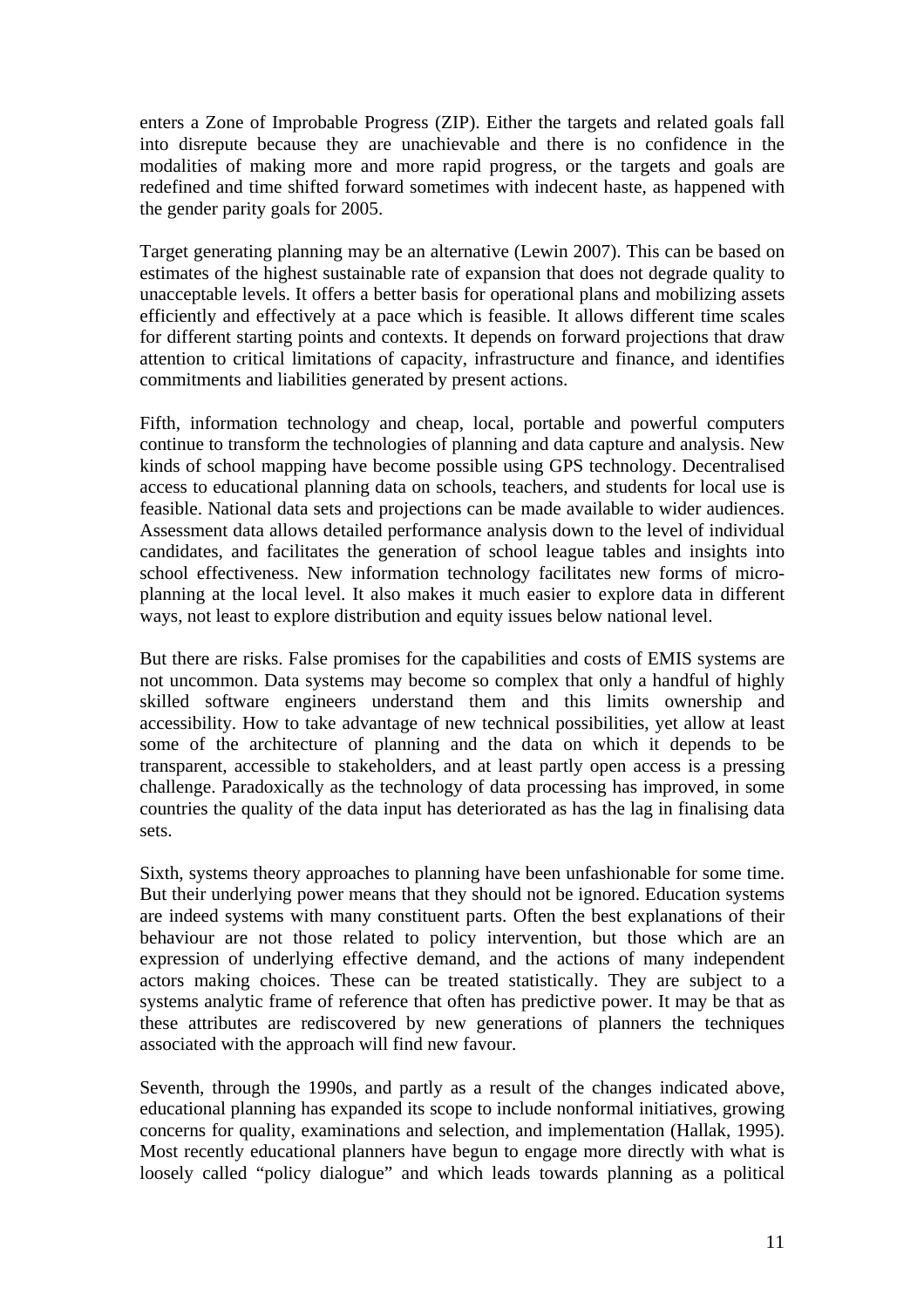activity as well as a technical one. Clearly where there is too much distance between planners, policymakers, politicians and systems for implementation, risks are high (Little 2008). Where target setters and target getters live in different worlds, ownership of problems and performance will be weak. Engagement of planners with political systems is rational and desirable, not least to moderate unrealistic political ambitions. However, governments and agencies have learnt how to politicise technical advice to support partisan positions. This has been fuelled by increasing numbers of communications professionals, special advisors and "spin doctors" whose concerns may be very different from educational planners. Exploring the blurred boundary between planning, policy making and politics is a new challenge for educational planners. And one which needs planners to constantly resist the triumph of ideologically driven advocacy over analysis, and to become politicised. But perhaps that is too idealistic.

#### **Concluding Remark**

Educational planning will continue to evolve both in its techniques and in its applications. It will continue to help identify the room to manoeuvre in policy with due regard to uncertainty, controllability and locus of control (Lewin 1987). Planners will need to remain courageous when pressured to produce analysis that suits political preferences but does violence to underlying realities and causal relationships. Planners should also remember that innovation is needed in education systems that fail to deliver equitably an acceptable quality of service. But innovation is disruptive, resource consuming, and unevenly implemented. As a result, in the short term, innovation can adversely affect the equitable delivery of a service at an acceptable level of quality. Even planned change may make some things worse before they get better, unplanned change often does this. This "planners paradox" (Lewin, 1991) will remain true and is a reminder to support innovations and reform with evidence, and resist temptations to blow with the winds of political fashion to promote tempting but unattainable and unsustainable outcomes.

Planning can be seen as substituting error for risk. Planners and planning can indeed be wrong (flawed technical analysis, unrealistic assumptions, rigid adherence to out of date strategies). In another sense planning is bound to be wrong in so far as any and every plan will be overtaken sooner or later by events that change key assumptions and create the need for iteration and updating. Without planning there are the much greater problems of the risks associated with judgements and decisions over influenced by short term political events, populist slogans, causal empiricism, and arbitrary preferences. As a Nigerian colleague puts it "to fail to plan is to plan to fail".

For those who believe that real politik has superseded analysis Keynes' defence of economics is apposite. "Practical men, who believe themselves to be exempt from any intellectual influences, are usually the slaves of some defunct economist. Madmen in authority who hear voices in the air, are distilling their frenzy from some academic scribbler a few years back….. there are not many who are influenced by new theories after they are 25 or 30 years of age….soon or late, it is ideas, not vested interests, which are dangerous for good or evil" Keynes 1936:363)

Francoise's long career has touched many different aspect of educational planning. Her approach has valued evidence alongside insight, pragmatism over polemics, and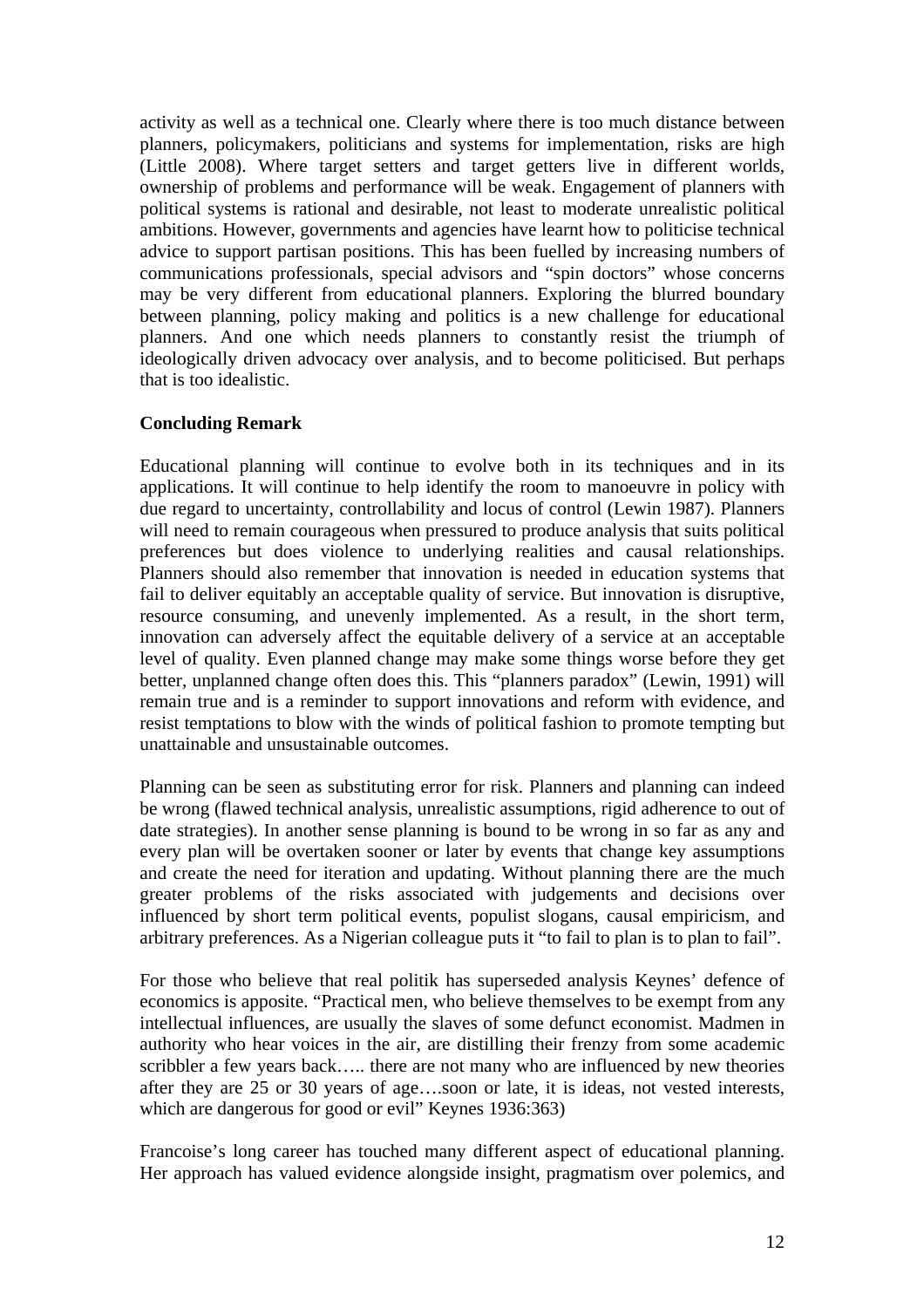the politics of the possible. Her legacy is secure through the extent to which these attributes are embedded in the traditions of educational planning that IIEP has established.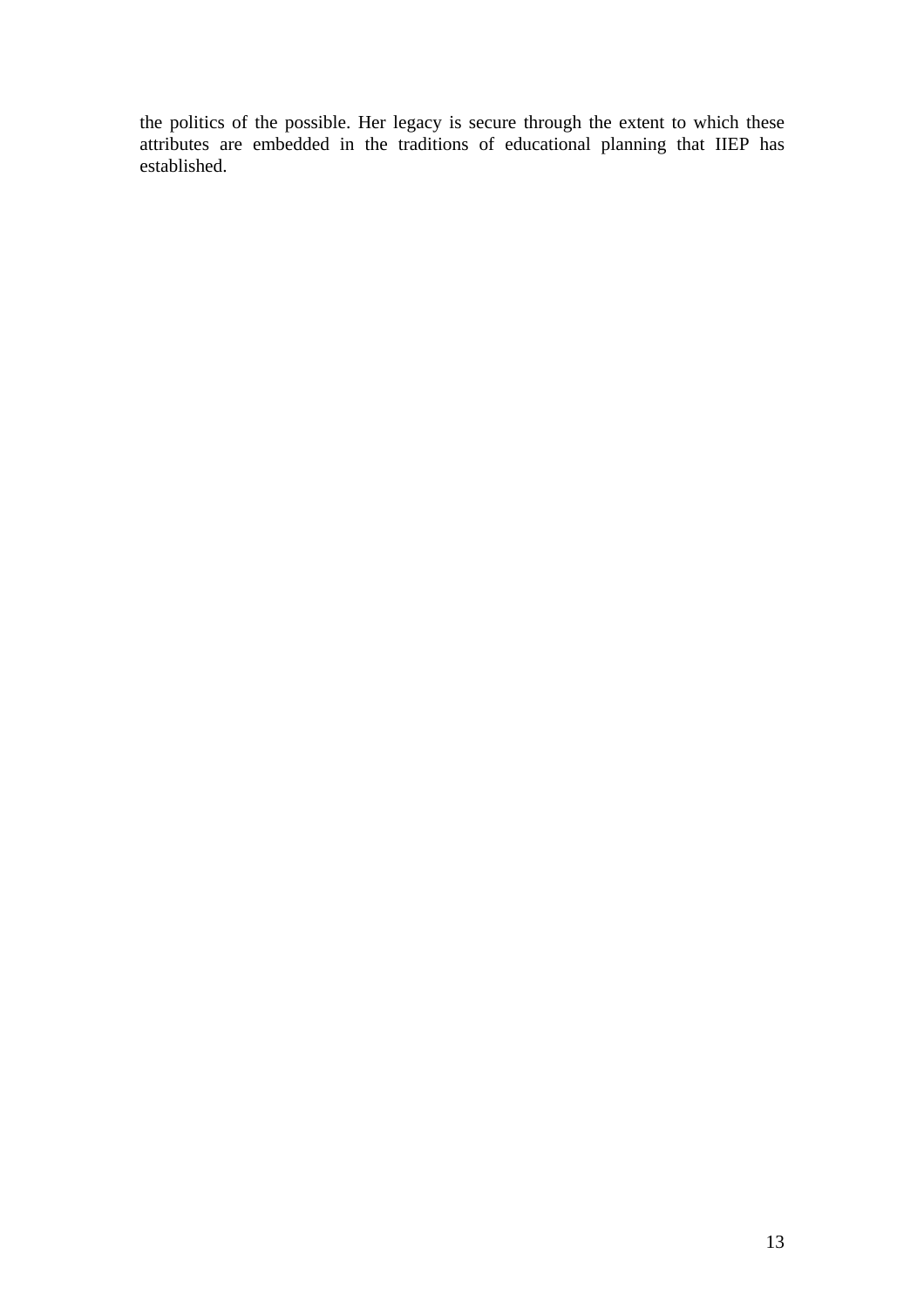# **List of References**

Blaug M 1972. The Economics of Education. Penguin, London

Buchert L 2000 For Project to Programme to Sector Wide Support: Some Questions and Concerns. Prospects Vol XXX no 4

Caillods F , Hallak J 2004 Education and PRSPs: A Review of Experiences. IIEP

Caillods F, Gottelmann-Duret, Lewin K M 1997, Science Education and Development; Planning and Policy Issues at Secondary Level. Pergamon/International Institute of Educational Planning, Paris. 242pp ISBN 92-803-1160-3 (Limp-bound) ISBN 0-08-0427898 (Hard-back)

Chenery, Hollis, et al., (ed). 1974. Redistribution with Growth: Policies to Improve Income Distribution in Developing Countries in the Context of Economic Growth. London: Oxford University Press.

Dennison E F 1962 The Sources of Economic Growth in the United States and the Alternatives Before Us. Committee for Economic Development New York

Becker G S (1963). Human Capital: A Theoretical and Empirical Analysis, with Special Reference to Education. Chicago, University of Chicago Press. ISBN 978-0- 226-04120-9.

Haddad W D with Demsky T (1995) Education policy-planning process: an applied framework, Fundamentals in Educational Planning Monograph no 51, Paris, UNESCO, International Institute for Educational Planning

Hallak J 1995, Introduction in Haddad and Demsky 1995

Harbison F H and Myers CA, 1964, Education, Manpower, and Economic Growth: Strategies of Human Resource Development. McGraw Hill New York

Keynes J M 1936 The General Theory of Employment, Interest and Money. Macmillan, London.

Lewin K M 2008 Strategies for Sustainable Financing of Secondary Education in Sub-Saharan Africa. Africa Human Development Series. Working Paper No 136. World Bank, Washington

Lewin, K M 2007, Long Term Planning for EFA and the MDGs: Modes and Mechanisms. Pathways to Access Research Monograph No 7, Consortium for Research on Equity, Access, and Transitions in Education (CREATE). Centre for International Education, University of Sussex. www.create-rpc-org

Lewin K M, Caillods F 2001 Financing Secondary Education in Developing Countries; Strategies for Sustainable Growth. International Institute for Educational Planning, Paris. 370pp ISBN 92-803-1139-9